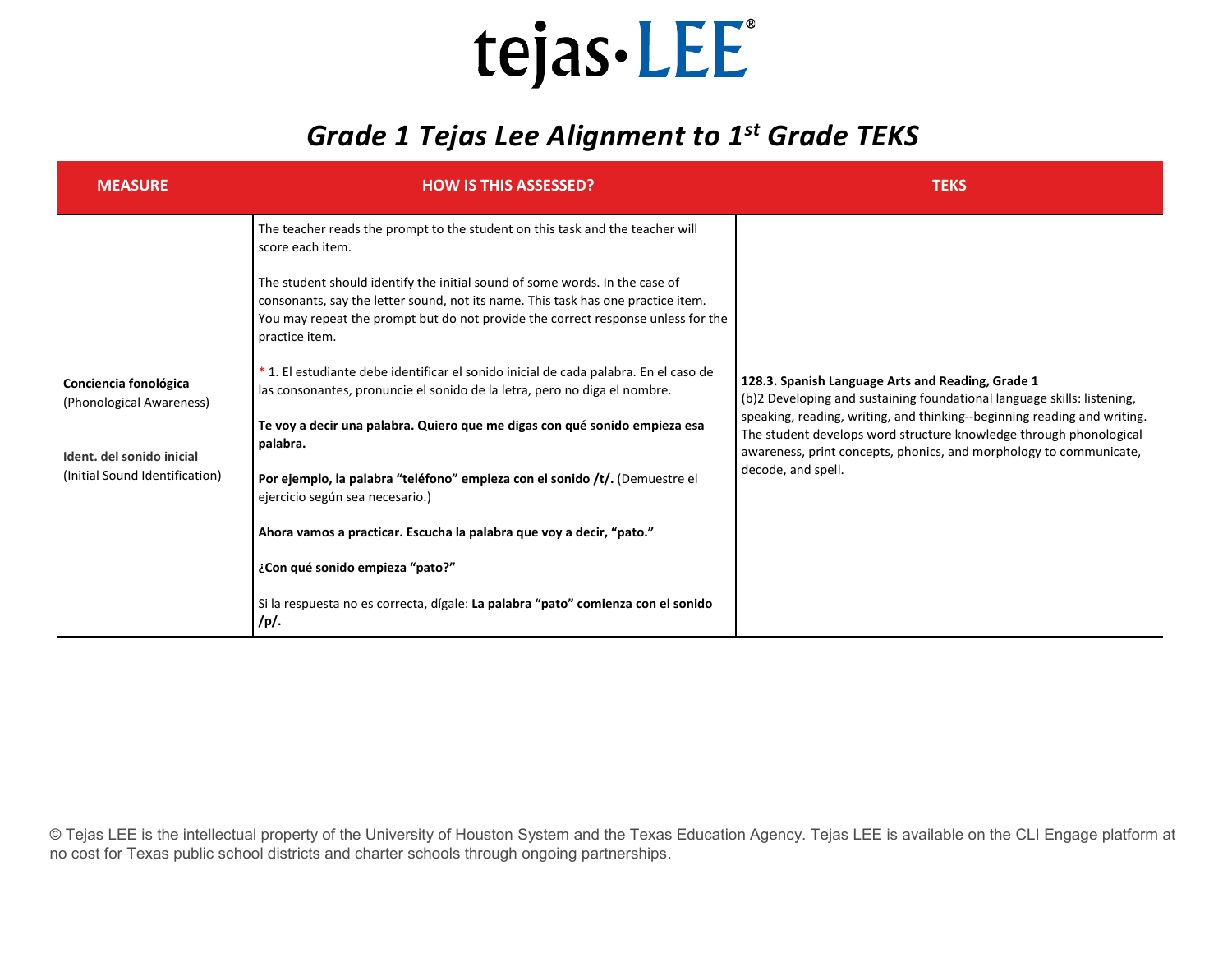| <b>MEASURE</b>                                            | <b>HOW IS THIS ASSESSED?</b>                                                                                                                                                                                                                                                                                                                                                                                 | <b>TEKS</b>                                                                                                                                                                                                 |
|-----------------------------------------------------------|--------------------------------------------------------------------------------------------------------------------------------------------------------------------------------------------------------------------------------------------------------------------------------------------------------------------------------------------------------------------------------------------------------------|-------------------------------------------------------------------------------------------------------------------------------------------------------------------------------------------------------------|
|                                                           | The teacher reads the prompt to the student on this task and the teacher will<br>score each item.                                                                                                                                                                                                                                                                                                            |                                                                                                                                                                                                             |
|                                                           | The student should identify the final sound of some words. In the case of<br>consonants, say the letter sound, not its name. This task has one practice item.<br>You may repeat the prompt but do not provide the correct response unless for the<br>practice item.                                                                                                                                          | §128.3. Spanish Language Arts and Reading, Grade 1                                                                                                                                                          |
| Conciencia fonológica<br>(Phonological Awareness)         | * 1. El estudiante debe identificar el sonido final de cada palabra. En el caso de las<br>consonantes, pronuncie el sonido de la letra, pero no diga el nombre.                                                                                                                                                                                                                                              | (b)2 Developing and sustaining foundational language skills: listening,<br>speaking, reading, writing, and thinking--beginning reading and writing.                                                         |
| Ident. del sonido final<br>(Final Sound Identification)   | Te voy a decir una palabra. Quiero que me digas con qué sonido termina esa<br>palabra.                                                                                                                                                                                                                                                                                                                       | The student develops word structure knowledge through phonological<br>awareness, print concepts, phonics, and morphology to communicate,<br>decode, and spell.                                              |
|                                                           | Por ejemplo, la palabra "plátano" termina con el sonido /o/. (Demuestre el<br>ejercicio según sea necesario.)                                                                                                                                                                                                                                                                                                |                                                                                                                                                                                                             |
|                                                           | Ahora vamos a practicar. Escucha la palabra que voy a decir, "papel".<br>¿Con qué sonido termina "papel"?                                                                                                                                                                                                                                                                                                    |                                                                                                                                                                                                             |
|                                                           | Si la respuesta no es correcta, dígale: La palabra "papel" termina con el<br>sonido /l/.                                                                                                                                                                                                                                                                                                                     |                                                                                                                                                                                                             |
|                                                           | The teacher reads the prompt to the student on this task and the teacher will<br>score each item.                                                                                                                                                                                                                                                                                                            |                                                                                                                                                                                                             |
| Conciencia fonológica<br>(Phonological Awareness)         | The student should say the word that forms when some letter sounds are blended.<br>It is important not to distort individual sounds. As you say the sounds, make a<br>clear pause to prevent blending them together for the student.                                                                                                                                                                         | §128.3. Spanish Language Arts and Reading, Grade 1<br>(b)(2) Developing and sustaining foundational language skills: listening,<br>speaking, reading, writing, and thinking--beginning reading and writing. |
| Unión de los sonidos<br>(Blending Phonemes into<br>Words) | You may only provide corrective feedback for the practice item.<br>*1. El estudiante debe decir la palabra que se forma al unir los sonidos de algunas<br>letras. Pronuncie los sonidos de las letras, pero no diga el nombre de la letra. Es<br>importante no distorsionar los sonidos individuales. Al decir los sonidos, es<br>importante dejar pausas claras entre cada uno para evitar unirlos para los | The student develops word structure knowledge through<br>phonological awareness, print concepts, phonics, and morphology to<br>communicate, decode, and spell.                                              |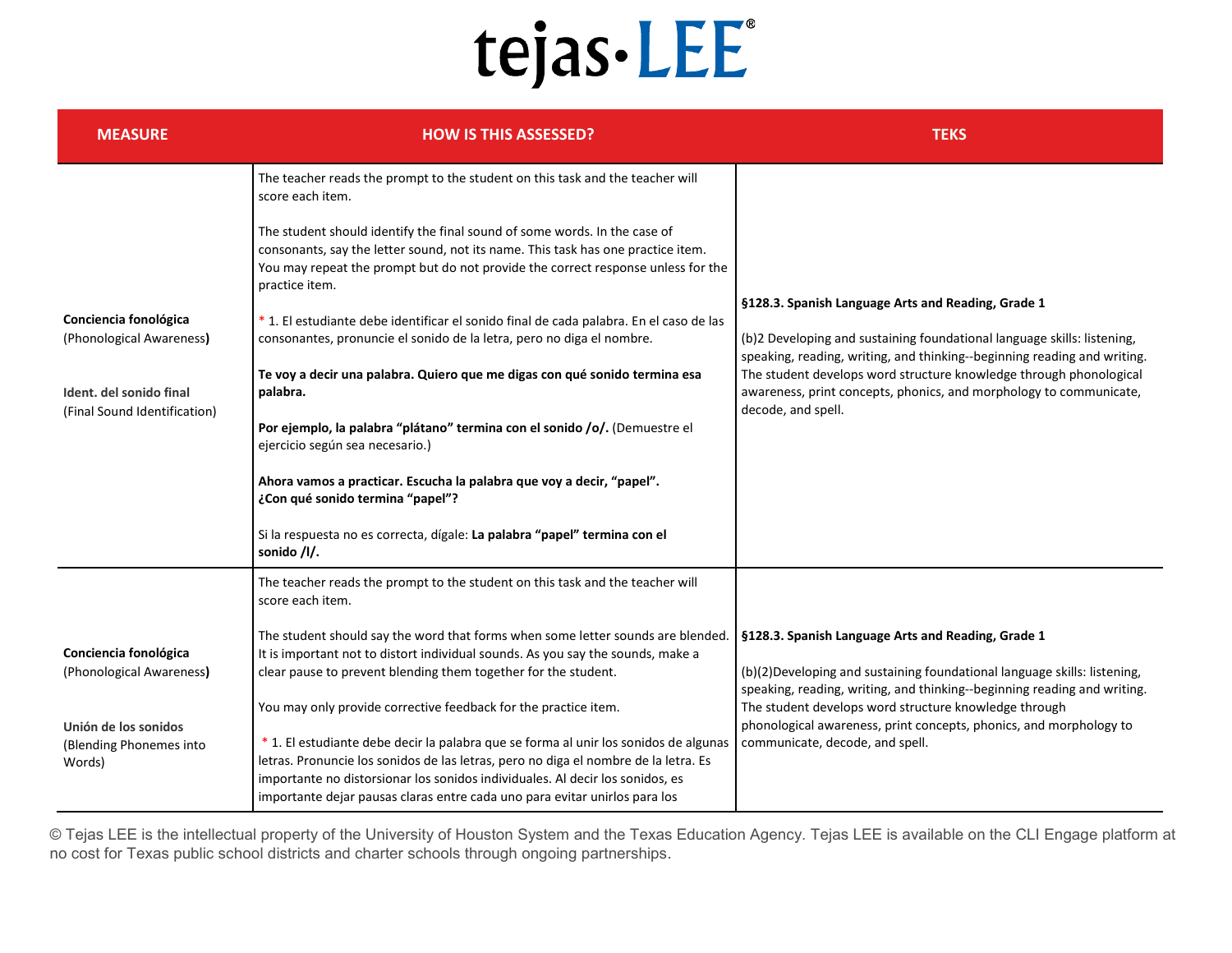| <b>MEASURE</b>                                                                                                          | <b>HOW IS THIS ASSESSED?</b>                                                                                                                                                                                                                                                                                                                                                                                                                                                                                                                                                                                                                                                                                                                                                                                                                                                                              | <b>TEKS</b>                                                                                                                                                                                                                                                                                                                                                                   |
|-------------------------------------------------------------------------------------------------------------------------|-----------------------------------------------------------------------------------------------------------------------------------------------------------------------------------------------------------------------------------------------------------------------------------------------------------------------------------------------------------------------------------------------------------------------------------------------------------------------------------------------------------------------------------------------------------------------------------------------------------------------------------------------------------------------------------------------------------------------------------------------------------------------------------------------------------------------------------------------------------------------------------------------------------|-------------------------------------------------------------------------------------------------------------------------------------------------------------------------------------------------------------------------------------------------------------------------------------------------------------------------------------------------------------------------------|
|                                                                                                                         | estudiantes.<br>Te voy a decir muy despacio los sonidos que forman unas palabras.<br>Quiero que me digas las palabras que se forman al juntar los sonidos. Por<br>ejemplo, si digo /c/ /o/ /n/, la palabra que se forma es "con".<br>Ahora vamos a practicar. Si digo /s/ /o/ /l/, ¿qué palabra se forma?<br>Si la respuesta no es correcta, dígale: Si junto los sonidos /s/ /o/ /l/, la palabra<br>que se forma es "sol".                                                                                                                                                                                                                                                                                                                                                                                                                                                                               |                                                                                                                                                                                                                                                                                                                                                                               |
| Conciencia fonológica<br>(Phonological Awareness)<br>Segmentación de los sonidos<br>(Segmenting Words into<br>Phonemes) | The teacher reads the prompt to the student on this task and the teacher will<br>score each item.<br>The student should break a word into individual sounds, not syllables.<br>You may only provide corrective feedback for the practice items.<br>* 1. El estudiante debe dividir las palabras en sonidos.<br>Te voy a decir unas palabras que quiero que dividas en sonidos. Por ejemplo, voy<br>a dividir la palabra "sopa" /s/ /o/ /p/ /a/. Demuestre el ejercicio según sea<br>necesario.<br>Ahora vamos a practicar. Si digo "pan", dime, ¿cómo se divide en sonidos la<br>palabra "pan"?<br>Si la respuesta no es correcta, dígale: La palabra "pan" se divide en sonidos /p/<br>/a//n/.<br>Vamos a hacer otro ejemplo. Si digo "cama", dime, ¿cómo se divide en sonidos la<br>palabra "cama"?<br>Si la respuesta no es correcta, dígale: La palabra "cama" se divide en sonidos /k/<br>/a//m//a/. | §128.3. Spanish Language Arts and Reading, Grade 1<br>(b)(2) Developing and sustaining foundational language skills: listening,<br>speaking, reading, writing, and thinking--beginning reading and writing.<br>The student develops word structure knowledge through<br>phonological awareness, print concepts, phonics, and morphology to<br>communicate, decode, and spell. |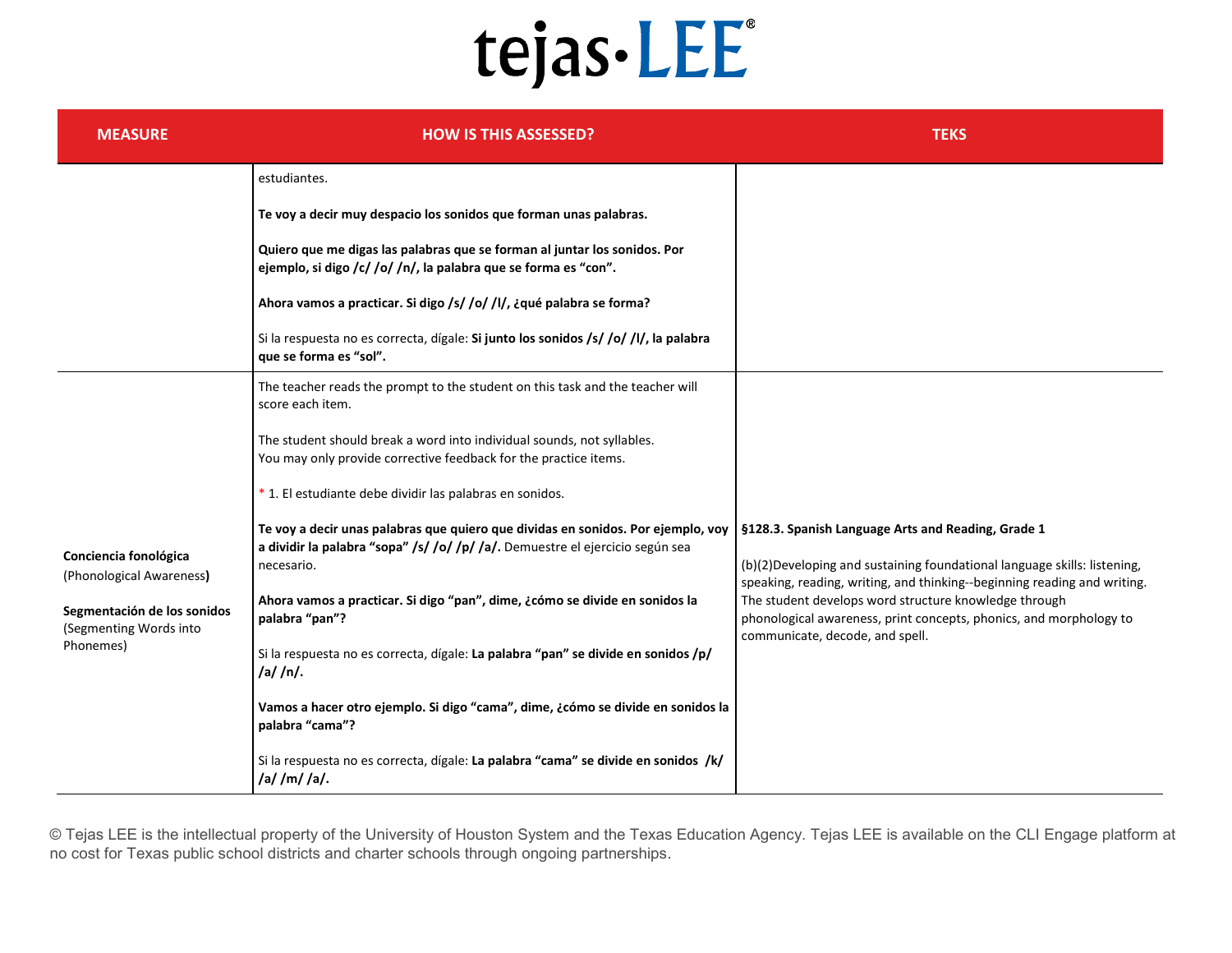| <b>MEASURE</b>                                                                                              | <b>HOW IS THIS ASSESSED?</b>                                                                                                                            | <b>TEKS</b>                                                                                                                                                                                                                                                                                                                                                                   |
|-------------------------------------------------------------------------------------------------------------|---------------------------------------------------------------------------------------------------------------------------------------------------------|-------------------------------------------------------------------------------------------------------------------------------------------------------------------------------------------------------------------------------------------------------------------------------------------------------------------------------------------------------------------------------|
|                                                                                                             | The teacher reads the prompt to the student on this task and the teacher will<br>score each item.                                                       | §128.3. Spanish Language Arts and Reading, Grade 1<br>(b)(2) Developing and sustaining foundational language skills: listening,<br>speaking, reading, writing, and thinking--beginning reading and writing.<br>The student develops word structure knowledge through phonological<br>awareness, print concepts, phonics, and morphology to communicate,<br>decode, and spell. |
|                                                                                                             | The student should say how a word sounds when the initial sound is omitted.                                                                             |                                                                                                                                                                                                                                                                                                                                                                               |
|                                                                                                             | You may only provide corrective feedback for the practice item.                                                                                         |                                                                                                                                                                                                                                                                                                                                                                               |
| Conciencia fonológica<br>(Phonological Awareness)<br>Omisión del sonido inicial<br>(Initial Sound Omission) | *1. El estudiante debe indicar cómo suena una palabra si se omite el sonido<br>inicial.                                                                 |                                                                                                                                                                                                                                                                                                                                                                               |
|                                                                                                             | Te voy a decir otras palabras. Dime cómo suena cada palabra si le quitas un<br>sonido. Por ejemplo, si a la palabra "piso" le quitó /p/, queda "iso".   |                                                                                                                                                                                                                                                                                                                                                                               |
|                                                                                                             | Práctica: Ahora vamos a practicar. Si a "luna", le quito /l/, ¿qué queda?                                                                               |                                                                                                                                                                                                                                                                                                                                                                               |
|                                                                                                             | Si la respuesta no es correcta, dígale: Sí a "luna", le quito /l/, queda "una".                                                                         |                                                                                                                                                                                                                                                                                                                                                                               |
| Conciencia fonológica<br>(Phonological Awareness)<br>Omisión del sonido final<br>(Final Sound Omission)     | The teacher reads the prompt to the student on this task and the teacher will<br>score each item.                                                       |                                                                                                                                                                                                                                                                                                                                                                               |
|                                                                                                             | The student should say how a word sounds when the final sound is omitted.                                                                               | §128.3. Spanish Language Arts and Reading, Grade 1                                                                                                                                                                                                                                                                                                                            |
|                                                                                                             | You may only provide corrective feedback for the practice item.                                                                                         | (b)(2) Developing and sustaining foundational language skills: listening,<br>speaking, reading, writing, and thinking--beginning reading and writing.<br>The student develops word structure knowledge through phonological<br>awareness, print concepts, phonics, and morphology to communicate,<br>decode, and spell.                                                       |
|                                                                                                             | * 1. El estudiante debe indicar cómo suena una palabra si se omite el sonido final.                                                                     |                                                                                                                                                                                                                                                                                                                                                                               |
|                                                                                                             | Te voy a decir otras palabras. Dime cómo suena cada palabra si le quitas un<br>sonido. Por ejemplo, si a la palabra "blusa" le quito /a/, queda "blus". |                                                                                                                                                                                                                                                                                                                                                                               |
|                                                                                                             | Ahora vamos a practicar. Si a "pico", le quito /o/, ¿qué queda?                                                                                         |                                                                                                                                                                                                                                                                                                                                                                               |
|                                                                                                             | Si la respuesta no es correcta, dígale: Si a "pico", le quito /o/, queda "pic".                                                                         |                                                                                                                                                                                                                                                                                                                                                                               |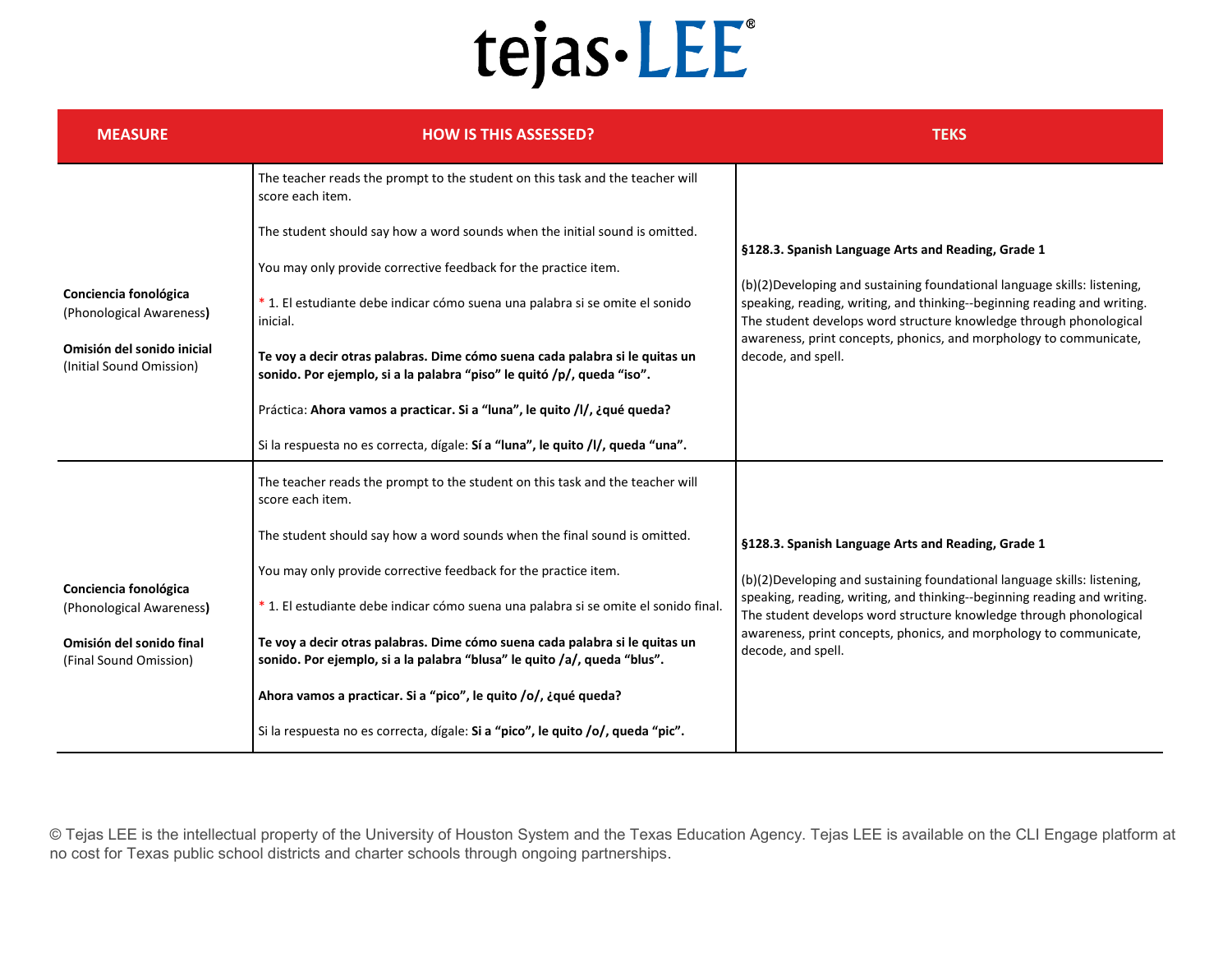| <b>MEASURE</b>                                                                                                                           | <b>HOW IS THIS ASSESSED?</b>                                                                                                                                                                                                                                                                                                                                                                                                                                                                                                                                                                                                                                                                   | <b>TEKS</b>                                                                                                                                                                                                                                                                                                                                                                                                                                                                                                                                                                                                                                                                                                                                                                                                                                                                                                                                         |
|------------------------------------------------------------------------------------------------------------------------------------------|------------------------------------------------------------------------------------------------------------------------------------------------------------------------------------------------------------------------------------------------------------------------------------------------------------------------------------------------------------------------------------------------------------------------------------------------------------------------------------------------------------------------------------------------------------------------------------------------------------------------------------------------------------------------------------------------|-----------------------------------------------------------------------------------------------------------------------------------------------------------------------------------------------------------------------------------------------------------------------------------------------------------------------------------------------------------------------------------------------------------------------------------------------------------------------------------------------------------------------------------------------------------------------------------------------------------------------------------------------------------------------------------------------------------------------------------------------------------------------------------------------------------------------------------------------------------------------------------------------------------------------------------------------------|
| Conocimiento de los<br>grafofonemas<br>(Graphophonemic Knowledge)<br>Reconocimiento de las<br>palabras (Decoding/Single<br>Word Reading) | The student must see the screen and the teacher will score each item.<br>In this section, the student is asked to read some words.<br>Say: Te voy a mostrar unas palabras y quiero que las leas en voz alta. Si no sabes<br>alguna palabra, trata de leerla lo mejor que puedas.                                                                                                                                                                                                                                                                                                                                                                                                               | §128.3. Spanish Language Arts and Reading, Grade 1<br>(b)(2) Developing and sustaining foundational language skills: listening,<br>speaking, reading, writing, and thinking--beginning reading and writing.<br>The student develops word structure knowledge through<br>phonological awareness, print concepts, phonics, and morphology to<br>communicate, decode, and spell. The student is expected to:<br>(B) demonstrate and apply phonetic knowledge by:<br>(i)identifying and matching sounds to individual letters;<br>(ii)decoding words with silabas trabadas such as/bla/,/bra/, and/gla/;<br>digraphs; and words with multiple sound spelling patterns such as c,<br>k, and q and s, z, soft c, and x;<br>(iii) decoding words with silent h and words that use the syllables<br>que-, qui-, gue-, gui-, güe-, and güi-;<br>(iv)decoding words with diphthongs such as/ai/,/au/, and/ei/;<br>(vi)decoding three- to four-syllable words; |
| <b>Exactitud de lectura</b><br>(Reading accuracy)                                                                                        | For this task, you need a stopwatch and one copy of the Story Sheet. You will need<br>a Student Story Record Sheet for each student. Download resources at the Tejas<br>Lee Scoring Resources page.<br>Say: Ahora vas a leer un cuento llamado "El pato Lalo." Se trata de la mascota de<br>un niño. Lee este cuento en voz alta. Lee con atención para saber de qué se<br>trata. Luego haré unas preguntas. Podrás ver el cuento mientras contestas las<br>preguntas. Empieza a leer con la primera palabra.<br>Place the Story Sheet in front of the student. Start the stopwatch when the<br>student reads the first word. As the student reads, mark errors on the Student<br>Story Sheet. | §128.3. Spanish Language Arts and Reading, Grade 1<br>(b)(4) Developing and sustaining foundational language skills: listening,<br>speaking, reading, writing, and thinking--fluency. The student reads<br>grade-level text with fluency and comprehension. The student is<br>expected to use appropriate fluency (rate, accuracy, and prosody)<br>when reading grade-level text.                                                                                                                                                                                                                                                                                                                                                                                                                                                                                                                                                                   |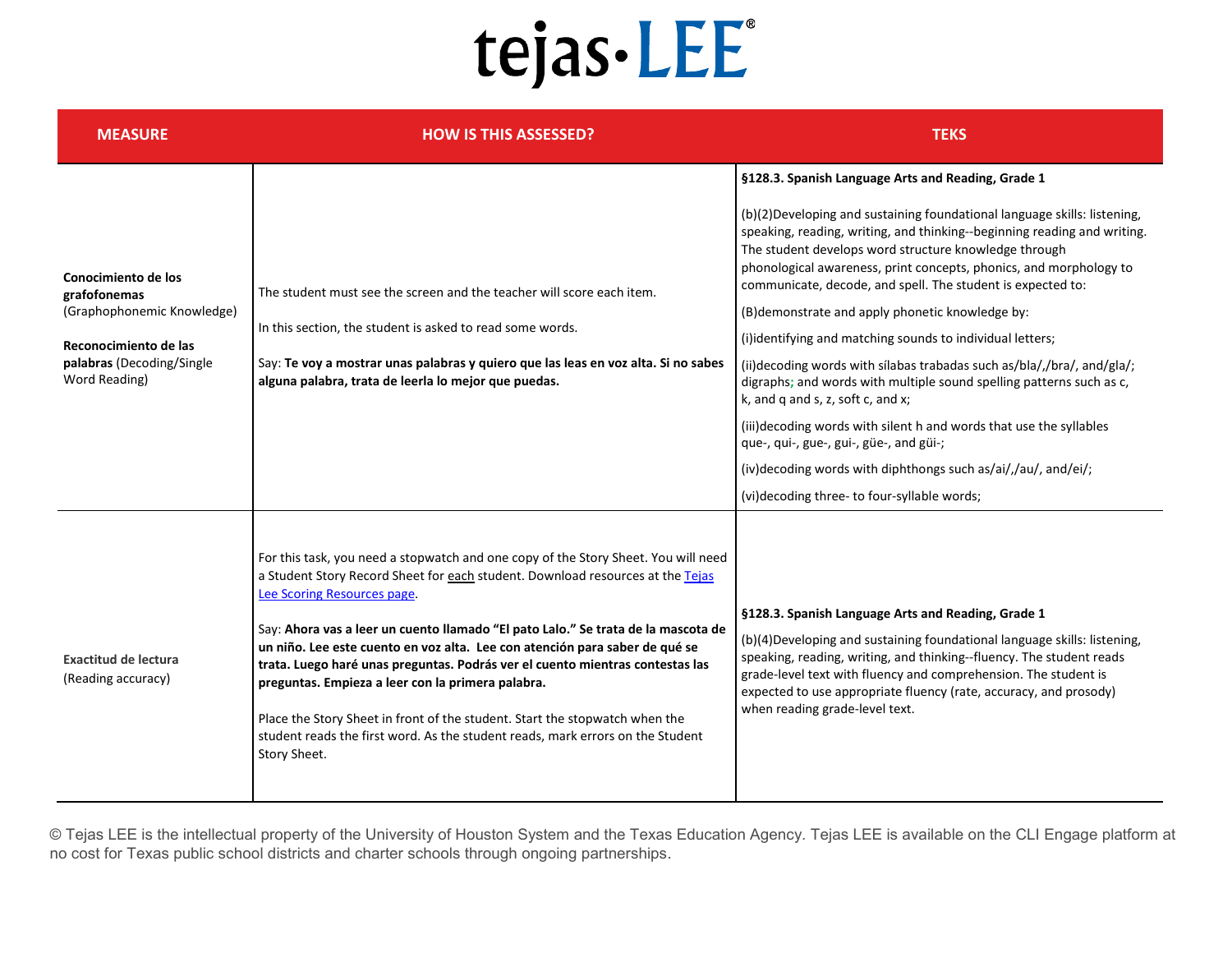| <b>MEASURE</b>                                    | <b>HOW IS THIS ASSESSED?</b>                                                                                                                                                                                                                                                                                                                                                                                                                                                                                                                                                                                                                                                                                                                                                                                                                                                                             | <b>TEKS</b>                                                                                                                                                                                                                                                                                                                                                                                                                                                                                                                                                                                                                                                                                                                                                                                                                                                                                                           |
|---------------------------------------------------|----------------------------------------------------------------------------------------------------------------------------------------------------------------------------------------------------------------------------------------------------------------------------------------------------------------------------------------------------------------------------------------------------------------------------------------------------------------------------------------------------------------------------------------------------------------------------------------------------------------------------------------------------------------------------------------------------------------------------------------------------------------------------------------------------------------------------------------------------------------------------------------------------------|-----------------------------------------------------------------------------------------------------------------------------------------------------------------------------------------------------------------------------------------------------------------------------------------------------------------------------------------------------------------------------------------------------------------------------------------------------------------------------------------------------------------------------------------------------------------------------------------------------------------------------------------------------------------------------------------------------------------------------------------------------------------------------------------------------------------------------------------------------------------------------------------------------------------------|
| Fluidez de lectura<br>(Reading fluency)           | For this task, you need a stopwatch and one copy of the Story Sheet. You will need<br>a Student Story Record Sheet for each student. Download resources at the Tejas<br>Lee Scoring Resources page.<br>Say: Ahora vas a leer un cuento llamado "El pato Lalo". Se trata de la mascota de<br>un niño. Lee este cuento en voz alta. Lee con atención para saber de qué se<br>trata. Luego haré unas preguntas. Podrás ver el cuento mientras contestas las<br>preguntas. Empieza a leer con la primera palabra.<br>Place the Story Sheet in front of the student. Start the stopwatch when the<br>student reads the first word. As the student reads, mark errors on the Student<br>Story Sheet.                                                                                                                                                                                                           | §128.3. Spanish Language Arts and Reading, Grade 1<br>(b)(4) Developing and sustaining foundational language skills: listening,<br>speaking, reading, writing, and thinking--fluency. The student reads<br>grade-level text with fluency and comprehension. The student is<br>expected to use appropriate fluency (rate, accuracy, and prosody)<br>when reading grade-level text.                                                                                                                                                                                                                                                                                                                                                                                                                                                                                                                                     |
| Comprensión de lectura<br>(Reading comprehension) | This section is only for students who were able to read the entire story by<br>themselves.<br>If the student reached the Frustrational level and you read the story to him or her,<br>stop, click Quit and Discard, and exclude this task.<br>Administer all of the Reading Comprehension questions. If the student takes 10<br>seconds or longer to answer a question, prompt the student: Remember, you can<br>look at the story.<br>The student should read the story aloud and then answer the corresponding<br>questions. The answers provided are the most common but are not all possible<br>answers.<br>Rely on your professional judgment in scoring responses as correct or incorrect.<br>Si una pregunta requiere más de una respuesta, es permisible decirle al<br>estudiante. -¿Y qué más?<br>* 1. Esta sección es solo para los estudiantes que leyeron toda la historia por sí<br>mismos. | §128.3. Spanish Language Arts and Reading, Grade 1<br>(b)(4) Developing and sustaining foundational language skills: listening,<br>speaking, reading, writing, and thinking--fluency. The student reads<br>grade-level text with fluency and comprehension. The student is<br>expected to use appropriate fluency (rate, accuracy, and prosody)<br>when reading grade-level text.<br>b)(6) Comprehension skills: listening, speaking, reading, writing, and<br>thinking using multiple texts. The student uses metacognitive skills to<br>both develop and deepen comprehension of increasingly complex<br>texts. The student is expected to:<br>(F)make inferences and use evidence to support understanding with<br>adult assistance;<br>(G) evaluate details to determine what is most important with adult<br>assistance;<br>(H) synthesize information to create new understanding with adult<br>assistance; and |